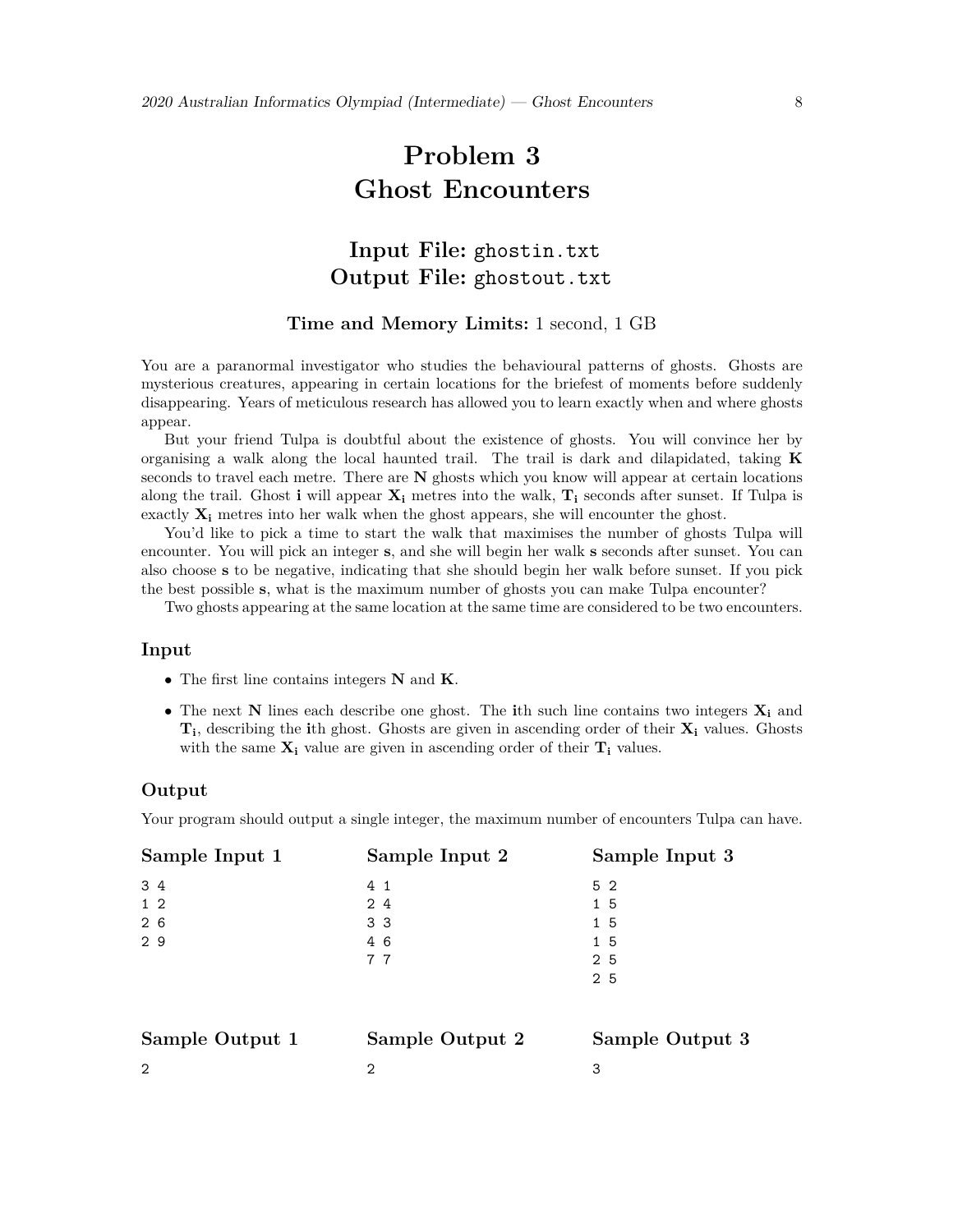#### **Explanation**

In the first sample input, there are  $N = 3$  ghosts and it takes Tulpa  $K = 4$  seconds to walk one metre. If you choose  $s = -2$  (that is, you ask her to leave 2 seconds **before** sunset), she will encounter two ghosts as shown in the diagram below. Solid circles represent the ghosts that she will encounter, dotted circles represent the ghosts that she will not encounter. Two encounters is the maximum possible.



In the second sample input, there are  $N = 4$  ghosts and it takes Tulpa  $K = 1$  second to walk one metre. If you choose  $s = 0$  (that is, you ask her to leave at sunset), she will encounter the second and fourth ghost, as shown in the diagram below. Note that choosing  $s = 2$  also leads to two encounters. Two encounters is the maximum possible.



In the third sample input, there are  $N = 5$  ghosts and it takes Tulpa  $K = 2$  seconds to walk one metre.

- If you choose  $s = 3$ , she will encounter the first, second and third ghosts.
- $\bullet$  If you choose  $\mathbf{s} = \mathbf{1}$ , she will encounter the fourth and fifth ghosts.

Choosing  $s = 3$  leads to the most encounters. This is shown in the diagram below. Three encounters is the maximum possible.